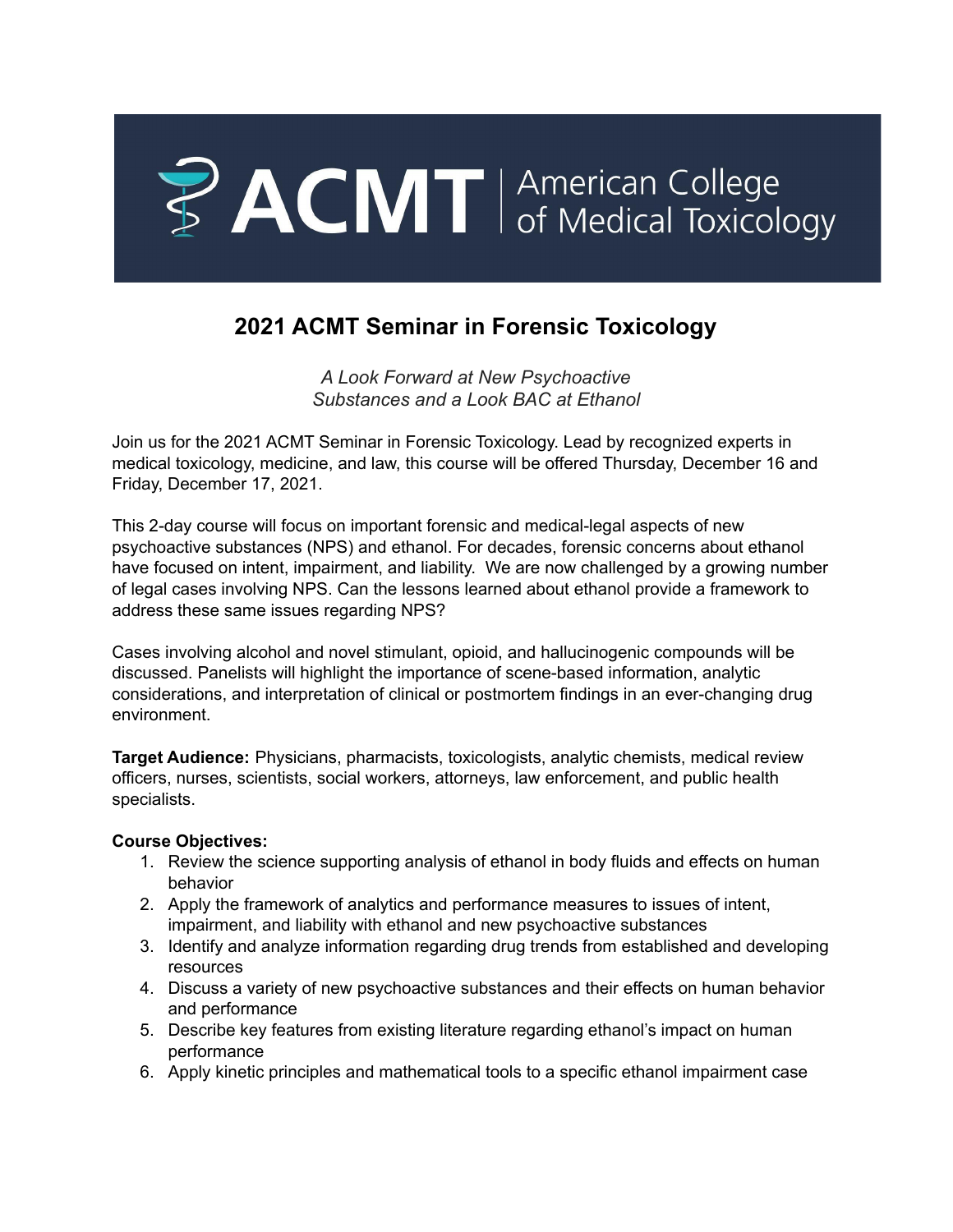- 7. Demonstrate ability to present information and summarize opinions regarding ethanol and its impact on human performance
- 8. Demonstrate ability to translate knowledge regarding specific drug classes (stimulant, opioid, hallucinogens) to the assessment of effects of new psychoactive compounds

**About ACMT:** Founded in 1993, the American College of Medical Toxicology (ACMT), is a professional, nonprofit association of physicians with recognized expertise and board certification in medical toxicology. Our members specialize in the prevention, evaluation, treatment, and monitoring of injury and illness from exposures to drugs and chemicals, as well as biological and radiological agents. We care for people in clinical, academic, governmental, and public health settings, and provide poison control center leadership.

## **Agenda**

All sessions will take place on Zoom. All times listed below are in Eastern Time (ET).

### **Thursday, December 16, 2021 - Ethanol**

| $9:45 - 10:00$ AM | <b>Welcome &amp; Introductions</b>                                        |
|-------------------|---------------------------------------------------------------------------|
|                   | Paul M. Wax, MD, FACMT, Professor, Emergency Medicine,                    |
|                   | UT-Southwestern; Executive Director, American College of Medical          |
|                   | Toxicology, Phoenix, AZ                                                   |
|                   |                                                                           |
| 10:00 - 10:50 AM  | <b>From Death to Death Certificate</b>                                    |
|                   | Steve Cohle, MD, Chief Medical Examiner, Kent County, MI                  |
|                   |                                                                           |
| 10:50 - 11:50 AM  | <b>Pharmacology and Pharmacokinetics of Ethanol</b>                       |
|                   | Alan Wayne Jones, BSC, PhD, DSc, Guest Professor in Forensic              |
|                   | Toxicology, University of Linköping, Department of Clinical Chemistry and |
|                   | Pharmacology, Linköping, Sweden                                           |
|                   |                                                                           |
| 11:50 - 12:15 PM  | <b>Analysis of Alcohol in Blood</b>                                       |
|                   | Robert Johnson, PhD, Chief Toxicologist, Tarrant County Medical           |
|                   | Examiner's Office, Fort Worth, TX                                         |
| 12:15 - 12:40 PM  | <b>Analysis of Alcohol in Breath</b>                                      |
|                   | Robert Johnson, PhD, Chief Toxicologist, Tarrant County Medical           |
|                   | Examiner's Office, Fort Worth, TX                                         |
|                   |                                                                           |
| 12:40 - 12:55 PM  | <b>Break</b>                                                              |
|                   |                                                                           |
| $12:55 - 1:35$ PM | Methods & Findings: Impairment of Driving Related Abilities by            |
|                   | <b>Alcohol</b>                                                            |
|                   | Barry Logan, PhD, F-ABFT, SVP Forensic Sciences, Chief Scientist NMS      |
|                   | Labs; President, Fredric Rieders Family Foundation, Willow Grove, PA      |
|                   |                                                                           |
|                   |                                                                           |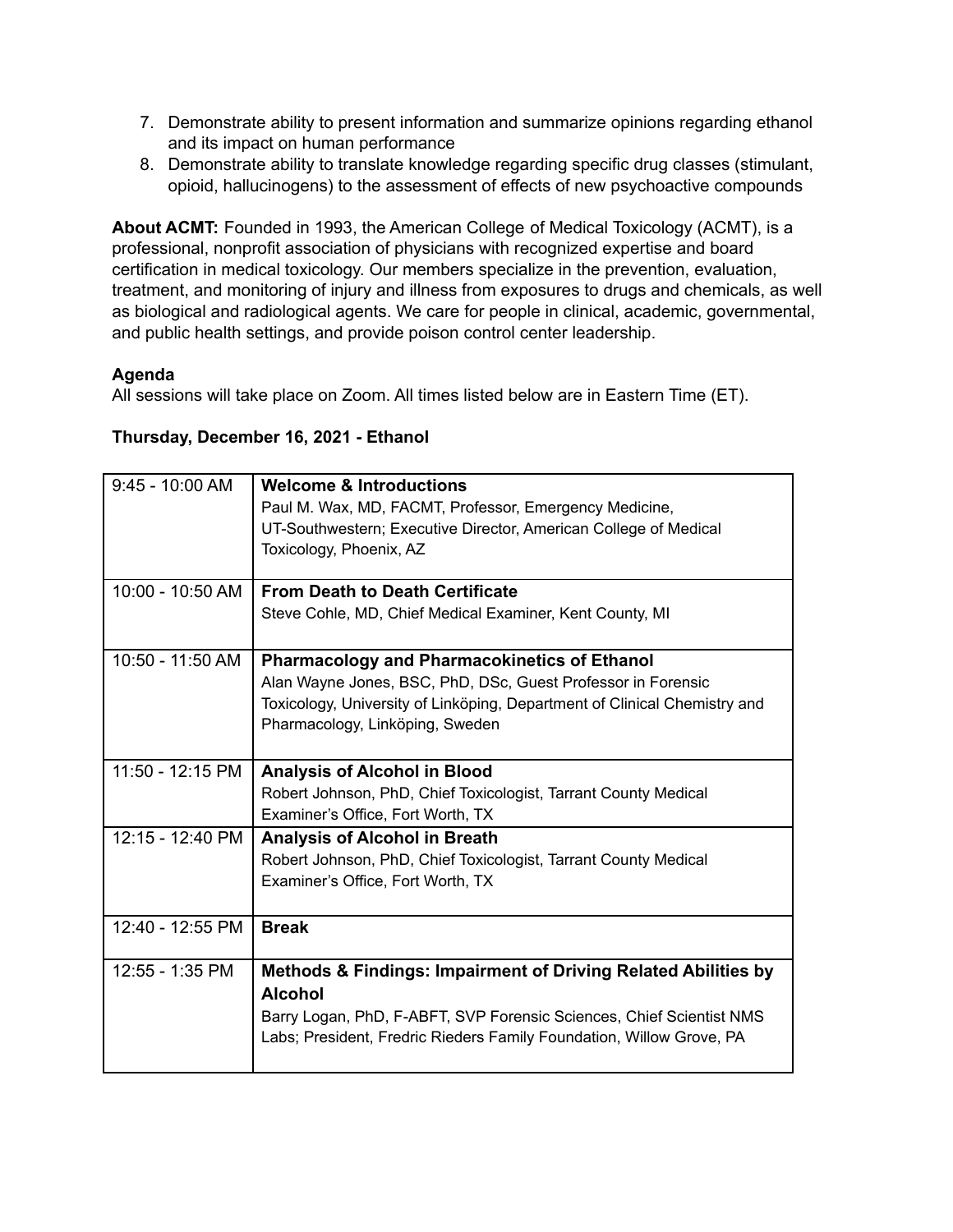| 1:35 - 2:15 PM   | <b>Interpretation of Ethanol Results Including Post-Mortem</b>                           |
|------------------|------------------------------------------------------------------------------------------|
|                  | Generation + Impairment by Ethanol - the Experimental and                                |
|                  | <b>Epidemiological Evidence</b>                                                          |
|                  | Graham Jones, PhD, Clinical Professor, Dept. of Laboratory Medicine and                  |
|                  | Pathology, University of Alberta, Retired Chief Toxicologist, Medical                    |
|                  | Examiner's Office, Edmonton, Alberta, Canada                                             |
|                  |                                                                                          |
| 2:15 - 2:50 PM   | <b>Retrograde Extrapolation and other Ethanol Calculations</b>                           |
|                  | Patrick Harding, BS, Associate Course Director, Robert F. Borkenstein                    |
|                  | Courses, Indiana University; Retired Supervisor, Toxicology Section of the               |
|                  | Wisconsin State Laboratory of Hygiene (WSLH)                                             |
|                  |                                                                                          |
| 2:50 - 3:35 PM   | Lunch                                                                                    |
|                  |                                                                                          |
| $3:35 - 4:10$ PM | <b>Extrapolation Tools</b>                                                               |
|                  | Brent Furbee, MD, FACMT, Professor Emeritus Clinical Emergency                           |
|                  | Medicine, Indiana University School of Medicine, Indiana Poison Center,                  |
|                  | Indianapolis, IN                                                                         |
|                  | Bryan Judge, MD, FACMT, Professor of Emergency Medicine, Michigan                        |
|                  | State University College of Human Medicine, Grand Rapids, MI                             |
| 4:10 - 4:45 PM   | What Are We Asking of Observers - Dram Shop Issues                                       |
|                  | Bryan Judge, MD, FACMT, Professor of Emergency Medicine, Michigan                        |
|                  | State University College of Human Medicine, Grand Rapids, MI                             |
|                  | Charles McKay, MD, FACMT, FACEP, President Emeritus, ACMT;                               |
|                  | Connecticut Poison Control Center, Hartford, CT                                          |
|                  |                                                                                          |
| 4:45 - 5:00 PM   | <b>Break</b>                                                                             |
| 5:00 - 5:35 PM   | ED Pitfalls: Legal Concerns in the Care of Inebriated Patients                           |
|                  | Lewis Nelson, MD, FACMT, Chair of the Department of Emergency                            |
|                  | Medicine, Rutgers New Jersey Medical School, Newark, NJ                                  |
|                  | Paul M. Wax, MD, FACMT, Professor, Emergency Medicine,                                   |
|                  | UT-Southwestern; Executive Director, American College of Medical                         |
|                  | Toxicology, Phoenix, AZ                                                                  |
|                  | Charles McKay, MD, FACMT, FACEP, President Emeritus, American                            |
|                  | College of Medical Toxicology; Connecticut Poison Control Center, Hartford,<br><b>CT</b> |
|                  | Rachel S. Wightman, MD, Director of Medical Toxicology Education,                        |
|                  | Department of Emergency Medicine, Assistant Professor of Emergency                       |
|                  | Medicine, Alpert Medical School of Brown University, Providence, RI                      |
|                  |                                                                                          |
| $5:35 - 6:15$ PM | <b>Faculty Breakout Session for Ethanol Case Analysis</b>                                |
|                  | Lewis Nelson, MD, FACMT, Chair of the Department of Emergency                            |
|                  | Medicine, Rutgers New Jersey Medical School, Newark, NJ                                  |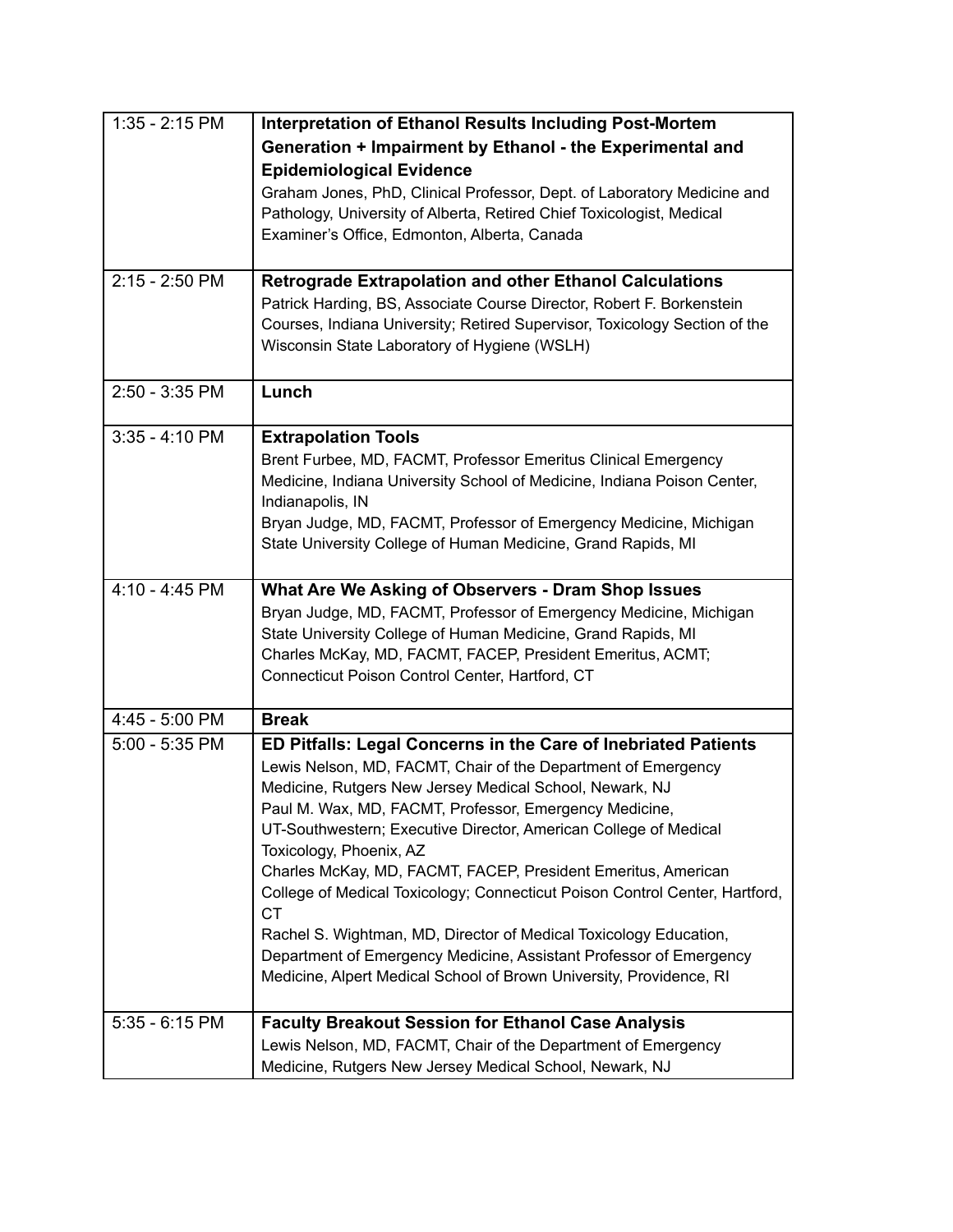| Paul M. Wax, MD, FACMT, Professor, Emergency Medicine,              |
|---------------------------------------------------------------------|
| UT-Southwestern; Executive Director, American College of Medical    |
| Toxicology, Phoenix, AZ                                             |
| Rachel S. Wightman, MD, Director of Medical Toxicology Education,   |
| Department of Emergency Medicine, Assistant Professor of Emergency  |
| Medicine, Alpert Medical School of Brown University, Providence, RI |
|                                                                     |

# **Friday, December 17, 2021 - New Psychoactive Substances**

| $9:45 - 10:00$ AM | <b>Welcome &amp; Introductions</b>                                                               |
|-------------------|--------------------------------------------------------------------------------------------------|
|                   | Paul M. Wax, MD, FACMT, Professor, Emergency Medicine,                                           |
|                   | UT-Southwestern; Executive Director, American College of Medical                                 |
|                   | Toxicology, Phoenix, AZ                                                                          |
|                   | Charles McKay, MD, FACMT, FACEP, President Emeritus, American                                    |
|                   | College of Medical Toxicology; Connecticut Poison Control Center, Hartford,                      |
|                   | <b>CT</b>                                                                                        |
|                   | Bryan Judge, MD, FACMT, Professor of Emergency Medicine, Michigan                                |
|                   | State University College of Human Medicine, Grand Rapids, MI                                     |
|                   | Robert A. Middleberg, PhD, DABCC(TC), F-ABFT, Laboratory Director,<br>NMS Labs, Willow Grove, PA |
|                   | Brent Furbee, MD, FACMT, Professor Emeritus Clinical Emergency                                   |
|                   | Medicine, Indiana University School of Medicine, Indiana Poison Center,                          |
|                   | Indianapolis, IN                                                                                 |
|                   | Lewis Nelson, MD, FACMT, Chair of the Department of Emergency                                    |
|                   | Medicine, Rutgers New Jersey Medical School, Newark, NJ                                          |
|                   | Ken Kulig, MD, FACMT, FAACT, Partner Toxicology Associates, Prof LLC                             |
|                   | Littleton, CO                                                                                    |
|                   | J.J. Rasimas, MD, PhD, FAPM, Associate Professor of Psychiatry and                               |
|                   | Emergency Medicine, University of Minnesota; Medical Director of C-L                             |
|                   | Psychiatry, Hennepin County Medical Center, Minneapolis, MN                                      |
|                   | Ayrn D. O'Connor, MD, FACMT, Banner-University Medical Center, Phoenix,                          |
|                   | AZ                                                                                               |
|                   | Laura M. Tormoehlen, MD, Associate Professor of Clinical Neurology and                           |
|                   | Emergency Medicine-Toxicology, Indiana University                                                |
|                   |                                                                                                  |
| 10:00 - 10:45 AM  |                                                                                                  |
|                   | <b>Introduction to New Psychoactive Substances</b>                                               |
|                   | Barry Logan, PhD, F-ABFT, SVP Forensic Sciences, Chief Scientist NMS                             |
|                   | Labs; President, Fredric Rieders Family Foundation, Willow Grove, PA                             |
|                   |                                                                                                  |
| 10:45 - 11:30 AM  | Does Science Support the DRE Assessment?                                                         |
|                   | Charles McKay, MD, FACMT, FACEP, President Emeritus, American                                    |
|                   | College of Medical Toxicology; Connecticut Poison Control Center, Hartford,                      |
|                   | <b>CT</b>                                                                                        |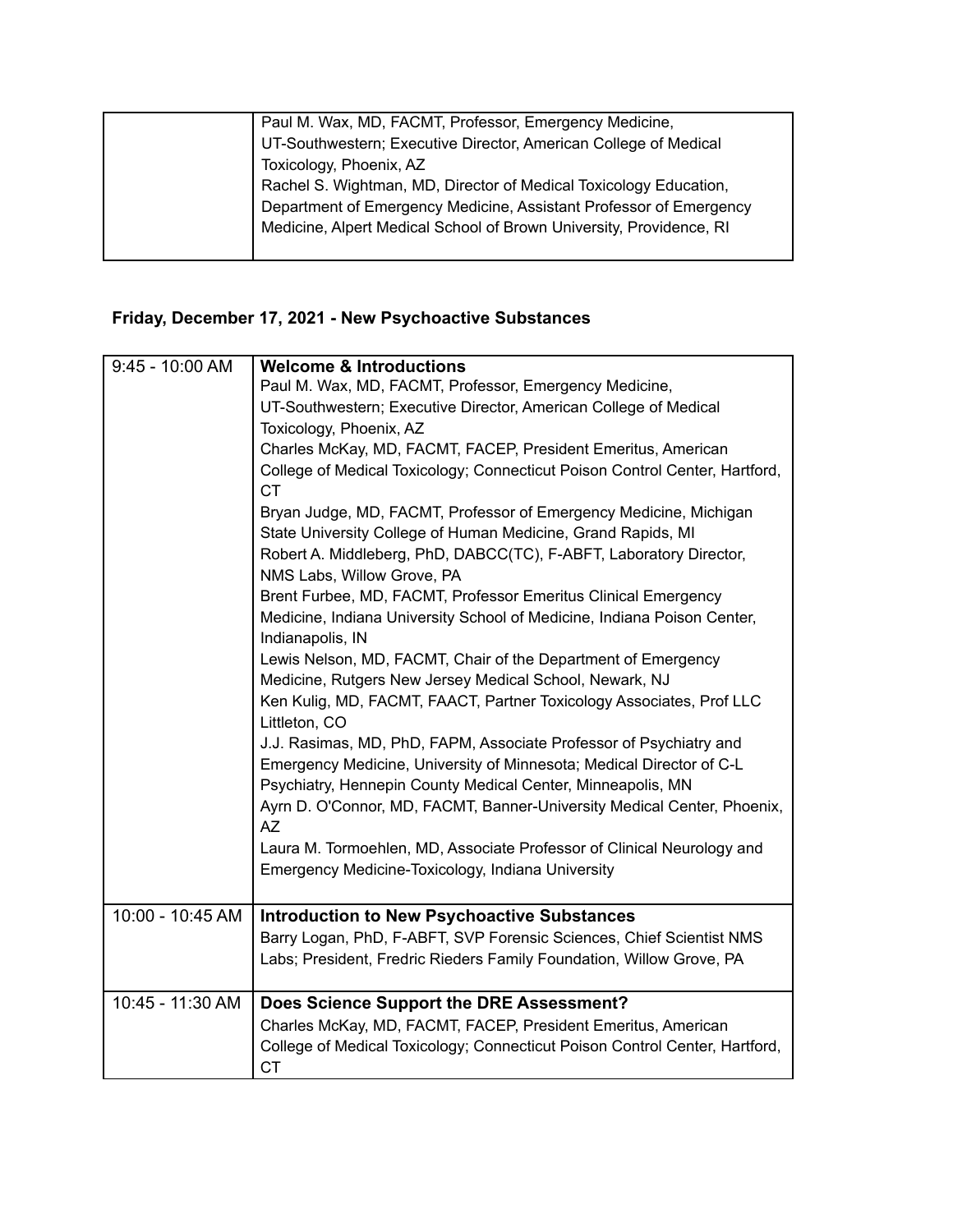|                  | Lewis Nelson, MD, FACMT, Chair of the Department of Emergency                                               |
|------------------|-------------------------------------------------------------------------------------------------------------|
|                  | Medicine, Rutgers New Jersey Medical School, Newark, NJ                                                     |
| 11:30 - 11:45 PM | <b>Break</b>                                                                                                |
| 11:45 - 12:45 AM | Panel Discussion. Case 1: ETOH or Z drugs? Identifying                                                      |
|                  | <b>Behavioral Differences in the Impaired Driver</b>                                                        |
|                  | A police officer observes a 58-year-old driver to be impaired. The                                          |
|                  | driver is amnestic but does remember taking a sleeping pill. A BAC                                          |
|                  | equivalent is 0.08. A DRE assessment is requested.                                                          |
|                  | Moderator: Brent Furbee, MD, FACMT, Professor Emeritus Clinical                                             |
|                  | Emergency Medicine, Indiana University School of Medicine, Indiana                                          |
|                  | Poison Center, Indianapolis, IN                                                                             |
| 12:45 - 1:45 PM  | Case 2: Habeas Corpus & K2                                                                                  |
|                  | A 37-year-old man challenges his murder conviction, alleging he was                                         |
|                  | not responsible for his actions because of recent K2 use.                                                   |
|                  | Moderator: Charles McKay, MD, FACMT, FACEP, President Emeritus,                                             |
|                  | American College of Medical Toxicology; Connecticut Poison Control                                          |
|                  | Center, Hartford, CT                                                                                        |
| 1:45 - 2:30 PM   | Lunch                                                                                                       |
| 2:30 - 3:30 PM   | Case 3: Opioids & Analysis of "Altered" Biological Matrix                                                   |
|                  | A young adult dies while being "watched by friends" after using                                             |
|                  | "heroin" supplied by a friend. The friends dispose of his body –                                            |
|                  | limited postmortem blood is available for testing.                                                          |
|                  | Moderator: Bryan Judge, MD, FACMT, Professor of Emergency Medicine,                                         |
|                  | Michigan State University College of Human Medicine, Grand Rapids, MI                                       |
| $3:30 - 4:30$ PM |                                                                                                             |
|                  | Case 4: Synthetic Cannabinoids & Alternate Anatomic<br><b>Diagnoses</b>                                     |
|                  | A 36-year-old man dies after "partying with friends." What are the                                          |
|                  |                                                                                                             |
|                  | implications of the autopsy finding of severe coronary artery disease                                       |
|                  | and postmortem toxicology testing confirming prescribed methadone                                           |
|                  | and identifying a synthetic cannabinoid receptor agonist?                                                   |
|                  | Moderator: Robert A. Middleberg, PhD, DABCC(TC), F-ABFT, Laboratory<br>Director, NMS Labs, Willow Grove, PA |
|                  |                                                                                                             |
| 4:30 - 4:45 PM   | <b>Break</b>                                                                                                |
| 4:45 - 5:45 PM   | Case 5: Drug Use and Liability in a Congregate Setting                                                      |
|                  | Students at a local university provide a range of drugs for a                                               |
|                  | non-college sponsored party. Several students require emergency                                             |
|                  | care and hospital admission, with symptoms ranging from tremors,                                            |
|                  | seizures, to cardiac arrest.                                                                                |